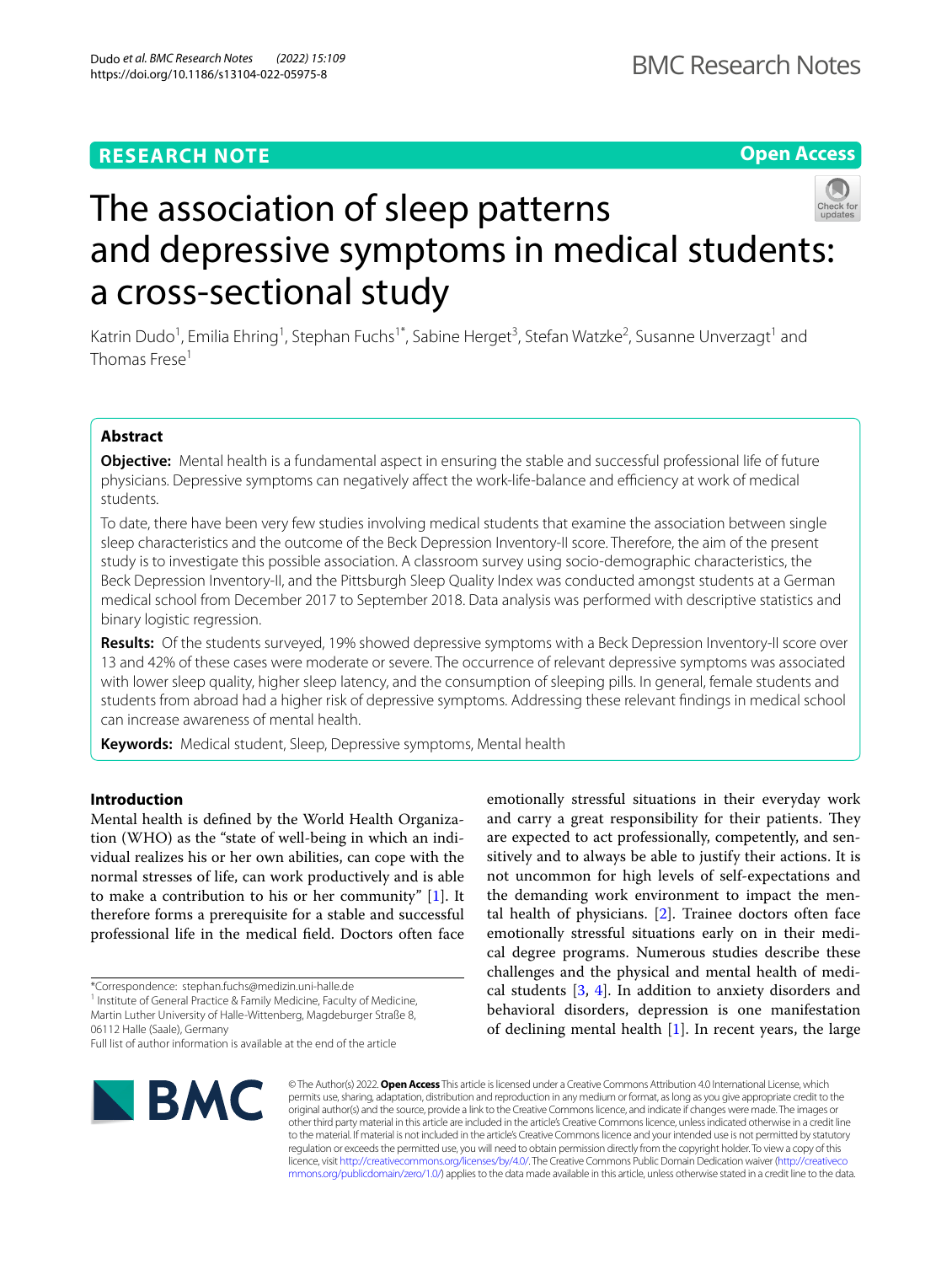number of cases of depression among medical students has received more attention [[5\]](#page-4-4).

Sleep is crucial for the physical and mental regeneration of the body and therefore of great importance to mental health. A recent meta-analysis revealed that sleep quality is particularly poor amongst medical students, the highest prevalence of this phenomenon having been seen in students in Europe and America [\[6](#page-4-5)]. Poor sleep quality correlates to reduced academic performance [[7\]](#page-4-6) and is associated with the onset of anxiety, depression, and stress. A long sleep latency time (the time it takes an individual to fall asleep) may be an indicator of depression [[8\]](#page-4-7). Also, reduced sleep duration has a negative effect on academic performance [\[9\]](#page-4-8) and is more frequently associated with burnout [[10\]](#page-4-9).

To date, there have been very few studies involving medical students that examine the association between single sleep characteristics and the outcome of the Beck Depression Inventory-II (BDI-II). Therefore, the aim of the present study is to explore the possible association of sleep characteristics with depressive symptoms. The findings of this study will help to establish targeted interventions to improve the mental health of medical students.

# **Main text**

#### **Study design and data collection**

A cross-sectional, comprehensive classroom-survey of medical students was conducted at a German medical university (Medical Faculty of the Martin-Luther-University Halle-Wittenberg, MLU in Saxony-Anhalt, Germany) between January 2018 and November 2018 to collect cross-sectional data across years one through fve of the medical program. The survey was carried out anonymously. Students were given the option of completing the questionnaire during a compulsory session or taking it home to fill out and drop off in sealed containers located on campus. This study examined several different aspects of mental health in order to gain an overview of students' mental health over the entire course of a medical degree program. In addition to the study, other projects additionally focused on aspects including the prevalence and risk factors of depressive symptoms or coping strategies [[11,](#page-4-10) [12](#page-4-11)].

# **Questionnaire**

The questionnaire for the entire project was developed using a cross-disciplinary approach in collaboration with the University Hospital and Polyclinic for Psychiatry, Psychotherapy, and Psychosomatics of the University Hospital in Halle (Saale), MLU. The present study took into consideration various socio-demographic characteristics, BDI-II, and Pittsburgh Sleep Quality Index (PSQI).

The BDI-II  $[13]$  $[13]$  was used to identify depressive symptoms. It covers 21 items (mood, pessimism, sense of failure, loss of enjoyment, sense of guilt, sense of punishment, self-dislike, self-accusation, suicidal thoughts, crying, restlessness, loss of interest, indecisiveness, feelings of worthlessness, loss of energy, change in sleep habits, irritability, change in appetite, concentration difficulties, fatigability, loss of libido). Each item is placed onto a Likert scale with four possible answer choices varying in level of agreement with the statements. The answer to each statement is used to build a score: 0 to 13 points = no depressive symptoms, 14 to 19 points=mild depressive symptoms, 20 to 28 points=moderate depressive symptoms,>28 points=severe depressive symptoms.

The PSQI was used to assess sleeping patterns. It contains 19 self-rated questions and 5 questions answered by a roommate on the case history. Eighteen of the nineteen self-rated questions (items) are used to calculate a score. They are divided into seven components (sleep quality, sleep latency, sleep duration, sleep efficiency, sleep disturbance, sleeping pill consumption, and daytime drowsiness)  $[14]$  $[14]$ . The individual components were considered in relation to the study population, as they are of greater importance in determining possible intervention strategies at the university than a diferentiation between good and poor sleepers. The PSQI score was not considered in this context. The components were then assigned values as follows: poor sleep quality (consisting of poor and very poor sleep quality), sleep latency of more than 15 min, sleep duration of less than 7 h, sleep efficiency of less than 85%, sleep disturbances of more than 9 events per night, any use of sleep medication at all, and daytime drowsiness on more than 2 days per week.

#### **Statistical analysis**

The SPSS 25.0 was used for data analysis. Descriptive statistics were used to describe the frequency, mean, and standard deviation of the collected data. A binary logistic regression was carried out with the BDI-II score as the dependent variable. The variable was dichotomized using the characteristics "no depressive symptoms" or "depressive symptoms".

#### **Results**

#### **Socio‑biographical data**

During the survey period,  $n=1235$  students were enrolled for the respective semesters. Of these students, 1124 attended their respective programs. The participation rate was  $n=1103$  (first semester  $n=350$ ; fourth semester  $n=214$ ; fifth semester  $n=229$ ; ninth semester  $n=154$ ; tenth semester  $n=156$ ) which corresponds to a response rate of 98.1%. Table [1](#page-2-0) shows the distribution of gender and origin as a function of the BDI-II score.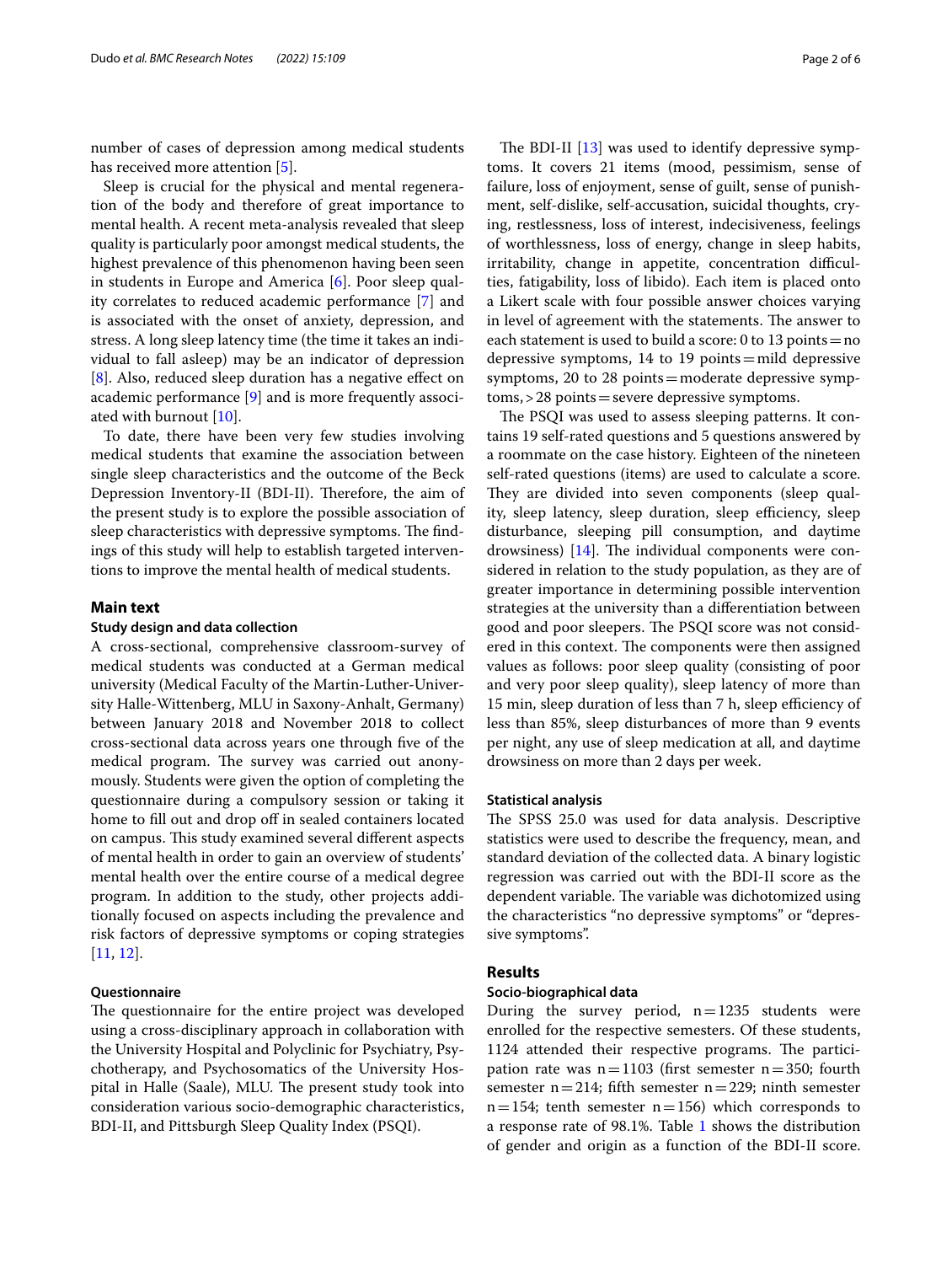<span id="page-2-0"></span>

| Table 1 Gender and origin as a function of the BDI-II score |  |
|-------------------------------------------------------------|--|
|-------------------------------------------------------------|--|

|                       | BDI-II $<$ 13; n $\left(\% \right)$ | BDI-II > 13; n $(\% )$ | Mean<br>difference; %<br>(95% CI) |  |  |
|-----------------------|-------------------------------------|------------------------|-----------------------------------|--|--|
| Gender ( $n = 1103$ ) |                                     |                        |                                   |  |  |
| Male                  | 332 (85.8)                          | 55 (14.2)              |                                   |  |  |
| Female                | 562 (78.5)                          | 154 (21.5)             | 7.3 (2.5 to 11.7)                 |  |  |
| Origin ( $n = 1101$ ) |                                     |                        |                                   |  |  |
| Germany               | 855 (81.9)                          | 189 (18.1)             |                                   |  |  |
| Abroad                | 37 (64.9)                           | 20(35.1)               | 17 (5.6 to 30.2)                  |  |  |

Students from abroad were more likely to sufer from at least mild symptoms of depression (BDI-II>13) as well as female students when compared to their male classmates  $[15]$  $[15]$ .

# **Association between sleep and depressive symptoms**

The worse the quality of sleep, the higher the risk for developing relevant depressive symptoms. While only 6.5% of medical students with "very good sleep quality" showed symptoms of depression, the risk for depressive symptoms increased by 7% in those students that indicated they had a "good quality of sleep". A risk for relevant depressive symptoms as high as 76.9% was found amongst medical students with "very bad" quality of sleep. These observations were made for all 7 components of sleep. Table [2](#page-2-1) provides a detailed list of all PSQI items as a function of the BDI-II score.

The binary logistic regression analysis shows in detail that sleep quality, consumption of sleeping pills, sleep latency, and gender are associated with depressive symptoms; poor sleep quality was associated with a four fold increased risk for the occurrence of depressive symptoms  $(OR = 3.99; 95\% \text{ CI } 2.67 - 5.96)$ . Consumption of sleeping pills, longer sleep latency, and female gender were associated with a higher risk for depressive symptoms. The sleep duration showed little to no association with the outcome of the BDI-II score. Table [3](#page-3-0) shows the regression analysis.

# **Discussion**

Individual components of sleep are associated with depressive symptoms amongst medical students. The perception of sleep quality as "poor", the consumption of sleeping pills, as well as prolonged sleep latency all negatively afect the mental health of medical students.

# **PSQI**

While there are multiple studies that divide participants into "good" and "poor" sleepers using their PSQI scores and assess medical students' sleep quality in this <span id="page-2-1"></span>**Table 2** PSQI items as a function of the BDI-II score

|                                    | BDI-II $\leq$ 13; n<br>(%)                   | $BDI-II > 13; n$<br>(%) | Mean<br>difference; %<br>(95% CI) |
|------------------------------------|----------------------------------------------|-------------------------|-----------------------------------|
| Sleep quality ( $n = 1096$ )       |                                              |                         |                                   |
| Very good*                         | 172 (93.5)                                   | 12(6.5)                 |                                   |
| Fairly good                        | 610 (86.5)                                   | 95 (13.5)               | $7(1.9 - 10.9)$                   |
| Fairly poor                        | 104 (53.6)                                   | 90 (46.4)               | 39.9 (31.7-47.4)                  |
| Very poor                          | 3(23.1)                                      | 10 (76.9)               | 70.4 (42.8-85.6)                  |
|                                    | Sleep latency in minutes ( $n = 1097$ )      |                         |                                   |
| $\leq$ 15*                         | 530 (89.7)                                   | 61(10.3)                |                                   |
| $16 - 30$                          | 261 (78.4)                                   | 72 (21.6)               | $11.3(6.4 - 16.5)$                |
| $31 - 60$                          | 77 (60.2)                                    | 51 (39.8)               | $29.5(21-38.4)$                   |
| $\geq 61$                          | 22 (48.9)                                    | 23(51.1)                | 41.2 (26.8-55.3)                  |
|                                    | Sleep durationin hours ( $n = 1091$ )        |                         |                                   |
| $\geq 7^*$                         | 688 (85.9)                                   | 113 (14.1)              |                                   |
| 6                                  | 160 (72.4)                                   | 61(27.6)                | $13.5(7.4 - 20.1)$                |
| 5                                  | 34 (57.6)                                    | 25(42.4)                | 28.3 (16.3-41.2)                  |
| $\leq 4$                           | 4(40.0)                                      | 6(60.0)                 | 45.9 (17.1-69.2)                  |
| Sleep efficiency in $% (n = 1091)$ |                                              |                         |                                   |
| $\geq 85*$                         | 703 (85.0)                                   | 124 (15.0)              |                                   |
| $75 - 84$                          | 141 (72.3)                                   | 54 (27.7)               | $12.7(6.3-19.7)$                  |
| $65 - 74$                          | 34(63.0)                                     | 20 (37.0)               | $22(10.1 - 35.5)$                 |
| $\leq 64$                          | 8(53.3)                                      | 7(46.7)                 | $31.7(9.7-55)$                    |
|                                    | Sleep disturbancesin events ( $n = 1072$ )   |                         |                                   |
| None*                              | 72 (92.3)                                    | 6(7.7)                  |                                   |
| $1 - 9$                            | 761 (83.6)                                   | 149 (16.4)              | $8.7(0.3 - 13.5)$                 |
| $10 - 18$                          | 40 (48.8)                                    | 42 (51.2)               | 43.5 (30.1-54.8)                  |
| $19 - 27$                          |                                              | 2(100)                  | 92.3 (26-96.4)                    |
|                                    | Sleeping pill consumptionper week (n = 1094) |                         |                                   |
| None*                              | 862 (83.3)                                   | 173 (16.7)              |                                   |
| $< 1 \times per$<br>week           | 16(51.6)                                     | 15 (48.4)               | 31.7 (15.1-48.6)                  |
| $1-2 \times per$<br>week           | 8(47.1)                                      | 9(52.9)                 | $36.2(14.1 - 57.2)$               |
| $\geq$ 3 $\times$ per<br>week      | 1(9.1)                                       | 10 (90.9)               | 74.2 (45.5-82)                    |
|                                    | Daytime drowsinessin days ( $n = 1090$ )     |                         |                                   |
| None*                              | 218 (97.3)                                   | 6(2.7)                  |                                   |
| $1 - 2$                            | 505 (86.9)                                   | 76 (13.1)               | $10.4(6.5-13.7)$                  |
| $3 - 4$                            | 150 (62.0)                                   | 92 (38.0)               | 35.3 (28.7-41.7)                  |
| $5 - 6$                            | 12 (27.9)                                    | 31 (72.1)               | 69.4 (54.3-80.7)                  |

\*Reference group

way, there have been no relevant studies to date that pick out individual characteristics in detail and identify an association between them and the development of depressive symptoms. For each tested PSQI component, an increase in depressive symptoms was seen in those categories that refected negative efects (see Table [2](#page-2-1)). This association has not been highlighted in other literature to date.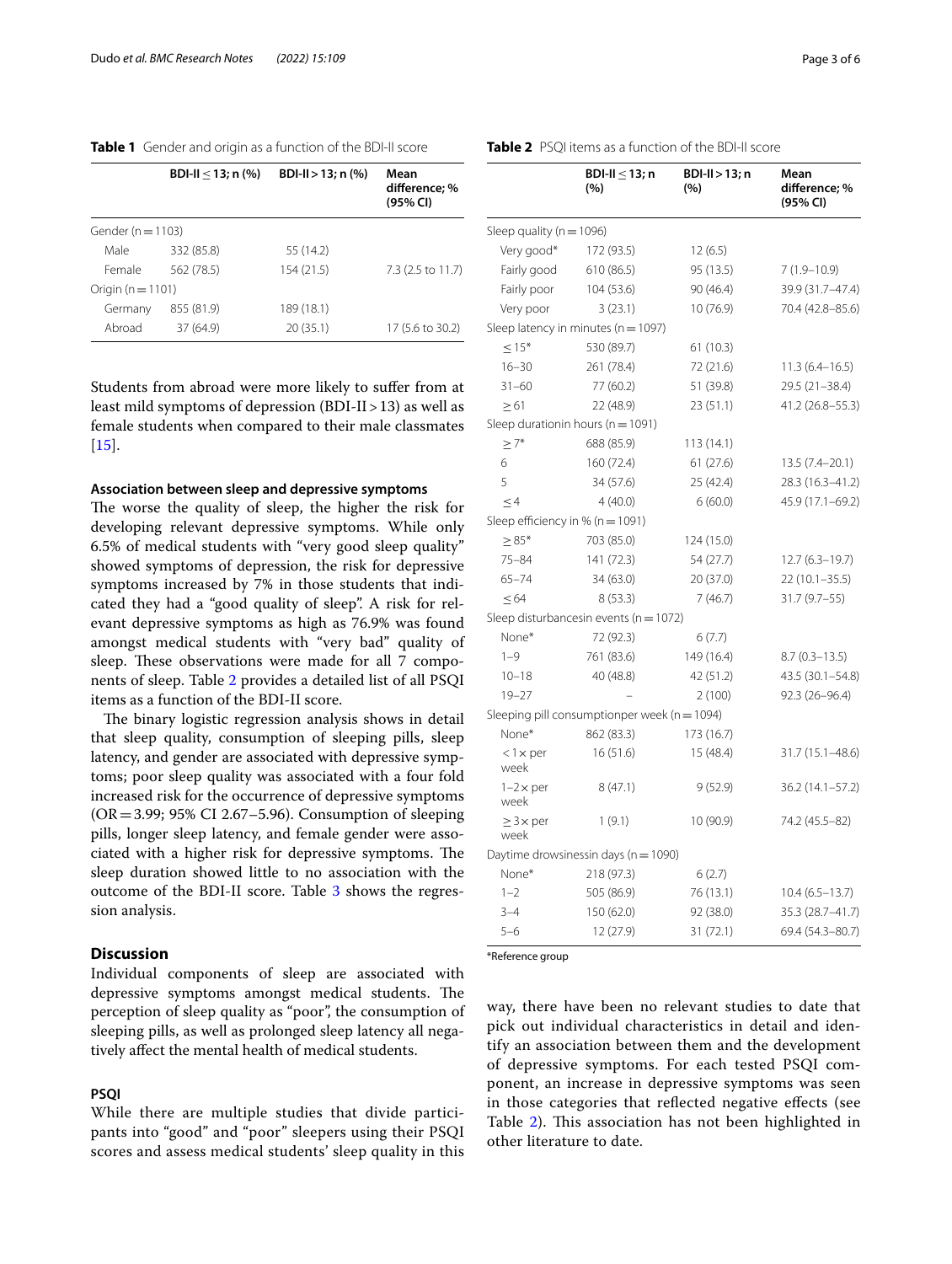<span id="page-3-0"></span>

|                                  | В        | <b>SE</b> | Sig     | Exp(B) | 95% CI for Exp(B) |       |
|----------------------------------|----------|-----------|---------|--------|-------------------|-------|
|                                  |          |           |         |        | Lower             | Upper |
| Sex                              | 0.481    | 0.192     | 0.012   | 1.617  | 1.109             | 2.358 |
| Sleep quality                    | 1.384    | 0.204     | < 0.001 | 3.991  | 2.674             | 5.959 |
| Consumption of sleeping<br>pills | 1.166    | 0.318     | < 0.001 | 3.209  | 1.722             | 5.980 |
| Sleep latency                    | 0.015    | 0.004     | < 0.001 | 1.016  | 1.008             | 1.023 |
| Sleep duration                   | $-0.149$ | 0.079     | 0.060   | 0.862  | 0.738             | 1.006 |

#### **Depressive symptoms among medical students**

A meta-analysis carried out in 2016 showed that depression amongst medical students is a global issue  $[5]$  $[5]$ . The relationship between sleep quality and depressive symptoms among medical students has already been a focus of past literature [[16](#page-4-15)[–18](#page-4-16)]. Sleeping problems in general may be a predictor of depression, as the authors of a study among medical students in Bahrain found: students reported somatic symptoms rather than psychological problems [\[19\]](#page-4-17). In the present study, poor sleep quality and consumption of sleeping pills, as well as prolonged sleep latency and the female gender had the greatest association with the occurrence of depressive symptoms [\[20](#page-4-18)].

### **Sleep quality**

A meta-analysis on sleep quality amongst medical students showed that poor sleep quality afected 65% of European students [[6\]](#page-4-5). In contrast, only one in fve local students reported poor sleep quality. Although a standardized questionnaire was used, the results in the literature are generally quite different. These variations could be attributed to the curriculum or diferences in the evaluation of the PSQI (score value versus subjective sleep quality) [\[21](#page-4-19), [22\]](#page-4-20).

# **Consumption of sleeping pills**

An assessment of the association between the consumption of sleeping pills and depressive symptoms among medical students cannot be found in the literature to date, as most studies only showed the frequency distribution of sleeping pill consumption. However, this is not always representative. For example, few MLU medical students (5.3%) reported taking sleeping pills (cf. 8.6% [[23\]](#page-4-21), 9% [\[24](#page-5-0)], 17% [[25\]](#page-5-1)), but an association with depressive symptoms was observed nonetheless.

# **Sleep latency**

Prolonged sleep latency as a contributing factor for depressive symptoms among medical students has hardly been studied. When the frequency distribution of sleep latency was investigated in studies, the mean values were similar to those in the present study, but not all studies were conducted solely with a cohort of medical students, making them less suitable for comparisons [[22](#page-4-20), [24,](#page-5-0) [26\]](#page-5-2).

## **Sleep duration**

The optimal sleep duration for the young adult age group is 7 to 9 h, according to recommendations from the National Sleep Foundation [\[27](#page-5-3)]. While the average sleep duration among local medical students was 7 h, a sleep duration of less than 7 h was often reported in other studies [[18,](#page-4-16) [21,](#page-4-19) [28](#page-5-4)].

# **Conclusion**

Individual sleep characteristics may be associated with depressive symptoms in medical students. Therefore, raising awareness about factors benefting a healthy sleep is one possible way in which to support medical students. Addressing these topics in medical school can increase awareness of mental health.

# **Limitations**

The survey was performed at only one medical faculty in Germany. Although the curriculum is very standardized among German medical faculties and students within each faculty come from diferent regions of Germany, the monocentric design is a limitation.

Students were questioned at diferent points in time and a mere snapshot in time was evaluated. Further studies might consider conducing a longitudinal investigation.

The present study only investigates the association between sleep characteristics and depressive symptoms. Other sub-studies in this project highlight further aspects [\[11](#page-4-10), [12](#page-4-11)].

Furthermore, poor sleep quality may not only lead to depressive symptoms but may itself be the result of depression. This causal relation is not investigated by this study.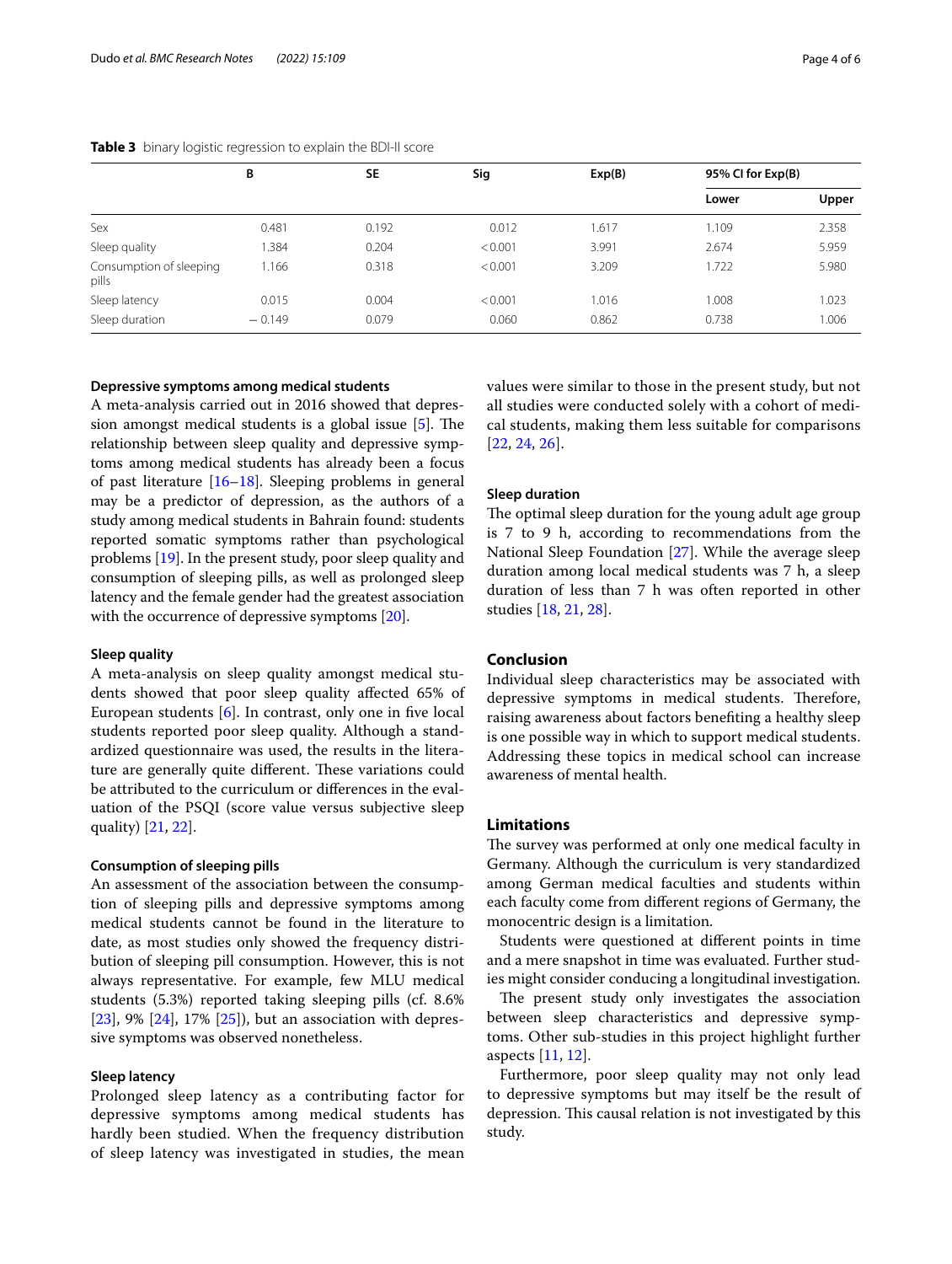#### **Abbreviations**

BDI-II: Beck-Depression Inventory-II; MLU: Martin Luther-University of Halle-Wittenberg; PSQI: Pittsburgh Sleep Quality Index; WHO: World Health Organization.

#### **Acknowledgements**

We would like to thank all students who took the time to participate in this study.

#### **Authors' contributions**

KD, EE, SF, SW, and TF designed the study and formulated the questionnaire. KD, EE, SF, and SW obtained the data, and organized and monitored the process for answering the questionnaire to ensure it ran smoothly. KD and SU performed the statistical analyses and interpreted the results. KD carried out the literature review and wrote the manuscript. EE, SF, SH, SW, SU, and TF contributed to versions of the manuscript, including signifcant contributions towards its fnal form. All authors read and approved the fnal manuscript.

#### **Funding**

Not applicable.

#### **Availability of data and materials**

The datasets used and/or analyzed during the current study are available from the corresponding author upon reasonable request.

# **Declarations**

#### **Ethics approval and consent to participate**

The study on the subject of "Depressive Symptoms among Medical Students of MLU—Prevalence, Progression and Infuencing Factors, and Potential Coping Strategies" was granted a favorable opinion by the Ethics Committee of the Faculty of Medicine of MLU on 18 January 2018 (reference number 2017–138). Participation was voluntary and was not associated with any personal or academic benefts. All student participants received written information about the procedure and their rights prior to participating and it was possible to cease participation at any time. Due to the retrospective nature of the data collection and anonymization of all data, a written declaration of informed consent was not necessary.

#### **Consent for publication**

Not applicable.

#### **Competing interests**

The authors declare that they have no competing interests.

#### **Author details**

<sup>1</sup> Institute of General Practice & Family Medicine, Faculty of Medicine, Martin Luther University of Halle-Wittenberg, Magdeburger Straße 8, 06112 Halle (Saale), Germany. <sup>2</sup> Clinic for Psychiatry, Psychotherapy and Psychosomatics, University Hospital Halle (Saale), Julius-Kühn-Straße 7, 06112 Halle (Saale), Germany. <sup>3</sup> Department of General Practice, Medical Faculty of the University of Leipzig, Philipp-Rosenthal-Straße 55, 04103 Leipzig, Germany.

# Received: 11 December 2021 Accepted: 14 February 2022

#### **References**

- <span id="page-4-0"></span>World Health Organization Europe. Mental health: fact sheets on sustainable development goals: health targets. 2018. [https://www.euro.](https://www.euro.who.int/__data/assets/pdf_file/0017/348011/Fact-sheet-SDG-Mental-health-UPDATE-02-05-2018.pdf) [who.int/\\_\\_data/assets/pdf\\_fle/0017/348011/Fact-sheet-SDG-Mental](https://www.euro.who.int/__data/assets/pdf_file/0017/348011/Fact-sheet-SDG-Mental-health-UPDATE-02-05-2018.pdf)[health-UPDATE-02-05-2018.pdf](https://www.euro.who.int/__data/assets/pdf_file/0017/348011/Fact-sheet-SDG-Mental-health-UPDATE-02-05-2018.pdf). Accessed 21 Mar 2021.
- <span id="page-4-1"></span>2. Mihailescu M, Neiterman E. A scoping review of the literature on the current mental health status of physicians and physicians-in-training in North America. BMC Public Health. 2019;19:1363. [https://doi.org/10.](https://doi.org/10.1186/s12889-019-7661-9) [1186/s12889-019-7661-9](https://doi.org/10.1186/s12889-019-7661-9).
- <span id="page-4-2"></span>3. Fischbein R, Bonfne N. Pharmacy and medical students' mental health symptoms, experiences, attitudes and help-seeking behaviors. Am J Pharm Educ. 2019;83:7558. <https://doi.org/10.5688/ajpe7558>.
- <span id="page-4-3"></span>4. Knipe D, Maughan C, Gilbert J, Dymock D, Moran P, Gunnell D. Mental health in medical, dentistry and veterinary students: cross-sectional online survey. BJPsych open. 2018;4:441–6. [https://doi.org/10.1192/bjo.](https://doi.org/10.1192/bjo.2018.61) [2018.61.](https://doi.org/10.1192/bjo.2018.61)
- <span id="page-4-4"></span>5. Rotenstein LS, Ramos MA, Torre M, Segal JB, Peluso MJ, Guille C, et al. Prevalence of depression, depressive symptoms, and suicidal ideation among medical students: a systematic review and meta-analysis. JAMA. 2016;316:2214–36. [https://doi.org/10.1001/jama.2016.17324.](https://doi.org/10.1001/jama.2016.17324)
- <span id="page-4-5"></span>Rao W-W, Li W, Qi H, Hong L, Chen C, Li C-Y, et al. Sleep quality in medical students: a comprehensive meta-analysis of observational studies. Sleep Breath. 2020;24:1151–65. [https://doi.org/10.1007/s11325-020-02020-5.](https://doi.org/10.1007/s11325-020-02020-5)
- <span id="page-4-6"></span>7. Almojali AI, Almalki SA, Alothman AS, Masuadi EM, Alaqeel MK. The prevalence and association of stress with sleep quality among medical students. J Epidemiol Glob Health. 2017;7:169–74. [https://doi.org/10.](https://doi.org/10.1016/j.jegh.2017.04.005) [1016/j.jegh.2017.04.005](https://doi.org/10.1016/j.jegh.2017.04.005).
- <span id="page-4-7"></span>Supartini A, Honda T, Basri NA, Haeuchi Y, Chen S, Ichimiya A, Kumagai S. The impact of sleep timing, sleep duration, and sleep quality on depressive symptoms and suicidal ideation amongst Japanese freshmen: the EQUSITE study. Sleep Disord. 2016;2016:8737654. [https://doi.org/10.1155/](https://doi.org/10.1155/2016/8737654) [2016/8737654.](https://doi.org/10.1155/2016/8737654)
- <span id="page-4-8"></span>9. Maheshwari G, Shaukat F. Impact of poor sleep quality on the academic performance of medical students. Cureus. 2019. [https://doi.org/10.7759/](https://doi.org/10.7759/cureus.4357) [cureus.4357](https://doi.org/10.7759/cureus.4357).
- <span id="page-4-9"></span>10. Wolf MR, Rosenstock JB. Inadequate sleep and exercise associated with burnout and depression among medical students. Acad Psychiatry. 2017;41:174–9. [https://doi.org/10.1007/s40596-016-0526-y.](https://doi.org/10.1007/s40596-016-0526-y)
- <span id="page-4-10"></span>11. Ehring E, Frese T, Fuchs S, Dudo K, Pukas L, Stoevesandt D, Watzke S. Asking future doctors: what support options do medical students want to cope with medical school? J Public Health. 2021. [https://doi.org/10.1007/](https://doi.org/10.1007/s10389-020-01421-w) [s10389-020-01421-w.](https://doi.org/10.1007/s10389-020-01421-w)
- <span id="page-4-11"></span>12. Kindt T, Rabkow N, Pukas L, Keuch L, Sapalidis A, Piloty-Leskien A, et al. A comparison of depressive symptoms in medical and psychology students in Germany: associations with potential risk and resilience factors. J Med Psychol. 2021.<https://doi.org/10.3233/jmp-200023>.
- <span id="page-4-12"></span>13. Beck AT, Steer RA, Ball R, Ranieri W. Comparison of beck depression inventories-IA and -II in psychiatric outpatients. J Pers Assess. 1996;67:588–97. [https://doi.org/10.1207/s15327752jpa6703\\_13.](https://doi.org/10.1207/s15327752jpa6703_13)
- <span id="page-4-13"></span>14. Buysse DJ, Reynolds CF, Monk TH, Berman SR, Kupfer DJ. The pittsburgh sleep quality index: a new instrument for psychiatric practice and research. Psychiatry Res. 1989;28:193–213.
- <span id="page-4-14"></span>15. Kühner C, Bürger C, Keller F, Hautzinger M. Reliability and validity of the revised beck depression inventory (BDI-II). Results from German samples. Nervenarzt. 2007.<https://doi.org/10.1007/s00115-006-2098-7>.
- <span id="page-4-15"></span>16. Becker SP, Jarrett MA, Luebbe AM, Garner AA, Burns GL, Kofler MJ. Sleep in a large, multi-university sample of college students: sleep problem prevalence, sex diferences, and mental health correlates. Sleep Health. 2018;4:174–81. <https://doi.org/10.1016/j.sleh.2018.01.001>.
- 17. Çelik N, Ceylan B, Ünsal A, Çağan Ö. Depression in health college students: relationship factors and sleep quality. Psychol Health Med. 2019;24:625–30.<https://doi.org/10.1080/13548506.2018.1546881>.
- <span id="page-4-16"></span>18. Rezaei M, Khormali M, Akbarpour S, Sadeghniiat-Hagighi K, Shamsipour M. Sleep quality and its association with psychological distress and sleep hygiene: a cross-sectional study among pre-clinical medical students. Sleep Sci. 2018;11:274–80. [https://doi.org/10.5935/1984-0063.20180043.](https://doi.org/10.5935/1984-0063.20180043)
- <span id="page-4-17"></span>19. Abdelaziz AMY, Alotaibi KT, Alhurayyis JH, Alqahtani TA, Alghamlas AM, Algahtani HM, Jahrami HA. The association between physical symptoms and depression among medical students in Bahrain. Int J Med Educ. 2017;8:423–7. <https://doi.org/10.5116/ijme.5a2d.16a3>.
- <span id="page-4-18"></span>20. Picco L, Subramaniam M, Abdin E, Vaingankar JA, Chong SA. Gender diferences in major depressive disorder: fndings from the Singapore Mental Health Study. Singapore Med J. 2017;58:649–55. [https://doi.org/](https://doi.org/10.11622/smedj.2016144) [10.11622/smedj.2016144](https://doi.org/10.11622/smedj.2016144).
- <span id="page-4-19"></span>21. Allen HK, Barrall AL, Vincent KB, Arria AM. Stress and burnout among graduate students: moderation by sleep duration and quality. Int J Behav Med. 2020. <https://doi.org/10.1007/s12529-020-09867-8>.
- <span id="page-4-20"></span>22. Siddiqui AF, Al-Musa H, Al-Amri H, Al-Qahtani A, Al-Shahrani M, Al-Qahtani M. Sleep patterns and predictors of poor sleep quality among medical students in King Khalid University. Saudi Arabia Malays J Med Sci. 2016;23:94–102.<https://doi.org/10.21315/mjms2016.23.6.10>.
- <span id="page-4-21"></span>23. Corrêa CdC, Oliveira FKd, Pizzamiglio DS, Ortolan EVP, Weber SAT. Sleep quality in medical students a comparison across the various phases of